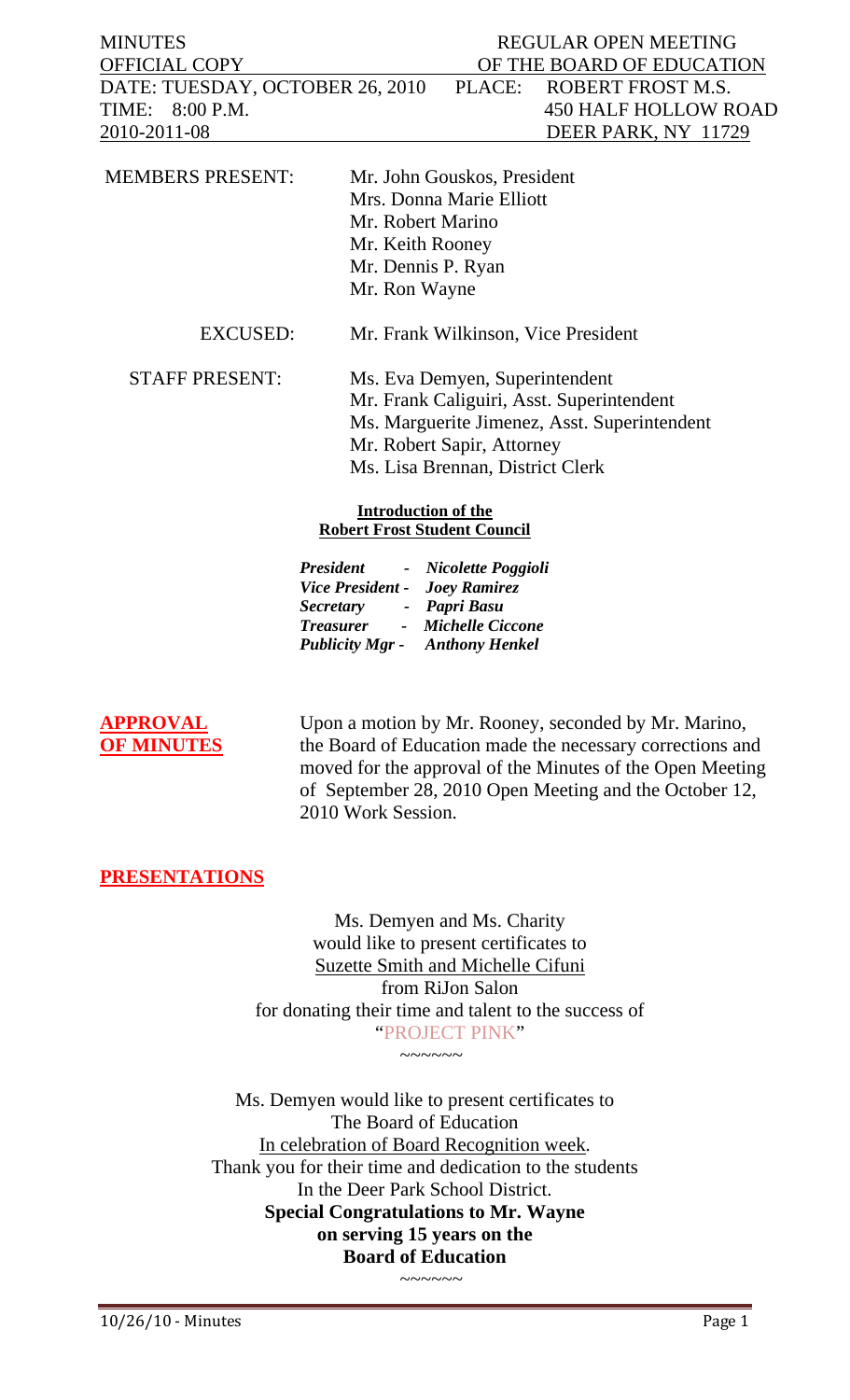~~~~~

# **NEW BUSINESS:**

**SECOND POLICY # 2331 and #2342** 

**READING** *Upon a motion by Mr. Wayne, seconded by Mr. Marino,* **AND** *the Board of Education unanimously TABLED the following* **APPROVAL –** *Resolution pending further information:* 

\*TABLED\* BE IT RESOLVED, that these policies shall be included as accepted and adopted by the Board of Education and placed in the Board of Education Policy Manual.

> **#2331 – E-Mail Protocols #2342 – Agenda Preparation and Dissemination**

# **ACCEPTANCE OF A EDUCATION** *Resolution:*  **CLASS AT MAY MOORE SCHOOL**

**DONATION** *Upon a motion by Mrs. Elliott, seconded by Mr. Rooney*, **TO SPECIAL** *the Board of Education unanimously approved the following*

> BE IT RESOLVED, that the May Moore Primary School accepts a Canon Pixma MP490 color printer that will be used in a Special Education class.

BE IT FURTHER RESOLVED, that the Board of Education accepts this gift with much appreciation.

# **CALENDAR** *Resolution:*

**2011-2012** *Upon a motion by Mr. Rooney, seconded by Mr. Wayne,*  **BUDGET** *the Board of Education unanimously approved the following*

> BE IT RESOLVED, that the Board of Education approve the 2011-2012 Budget Calendar (attached in Minute book).

**APPROVAL** *Upon a motion by Mr. Rooney, seconded by Mrs. Elliott*, **OF** *the Board of Education unanimously approved the following*  **SCHEDULES** *schedules collectively.*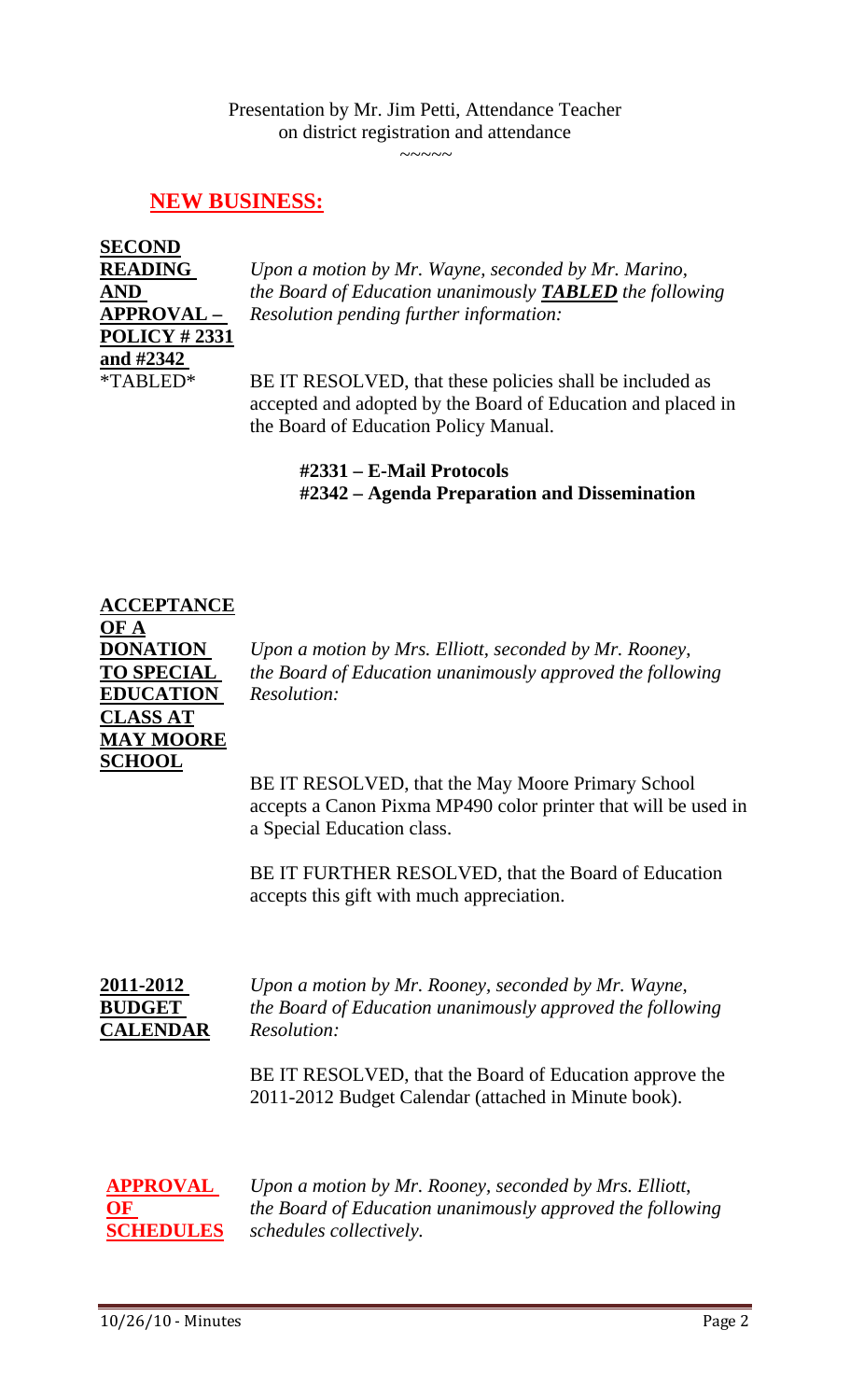# **NON-INSTRUCTIONAL**

#### **SCHEDULE -- CS --CHANGE OF SALARY/ STATUS (Non-Instructional)**

#### **Vincent Delaney**

Transportation Position: Substitute Bus Driver Salary/Step: No Change Effective Date(s): 10/9/2010 - 6/30/2011 Voluntary Change from Regular Bus Driver TO SUBSTITUTE BUS DRIVER

**Marie Valerio** District Office Position: Clerk Typist Salary/Step: From: \$45,281.00 To: 40,130.00 Effective Date(s):  $10/1/2010$ Transfer from Secretary to Assistant Superintendent of Business & Operations to Clerk Typist. Salary prorated at \$30,097.44

#### **SCHEDULE -- NN --APPOINTMENTS (Non-Instructional)**

#### **Edward Kemnitzer**

Deer Park High School Position: Security Guard Salary/Step: \$17 per hour Effective Date(s): 10/13/2010

#### **Matthew Musso**

District Wide Position: Substitute Aide Salary/Step: \$8.00 per hour Effective Date(s): 10/6/2010 Fridays only @ MM

#### **Christine Thorn**

John F Kennedy Intermediate School Position: Non-Instructional Cafeteria Aide Salary/Step: \$11.98 per hour Effective Date(s): 10/13/2010

#### **SCHEDULE -- NNPS --PER DIEM SUBSTITUTES (Non-Instructional)**

#### **Mary Boyd**

District Wide Position: Substittute Cafeteria Aide Salary/Step: \$8.00 per hour Effective Date(s): 10/13/2010

# **Karen Burke**

District Wide Position: Substitute Cafeteria Aide Salary/Step: \$8.00 per hour Effective Date(s): 10/6/2010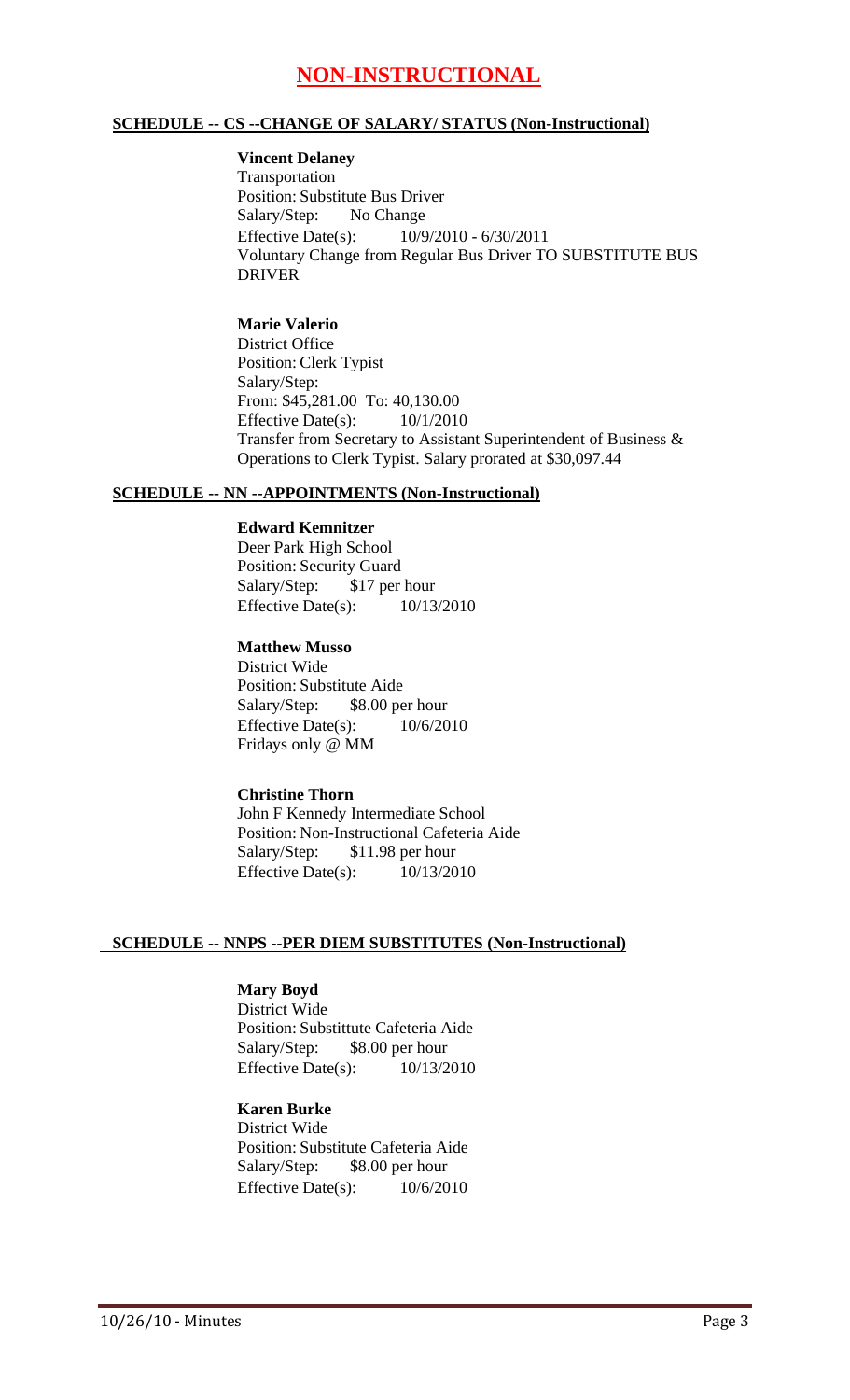#### **Kerry Burke**

District Wide Position: Substitute Cafeteria Aide Salary/Step: \$8.00 per hour Effective Date(s): 10/13/2010

#### **Karen Dougherty Goren**

District Wide Position: Substitute Cafeteria Aide Salary/Step: \$8.00 per hour Effective Date(s): 10/13/2010

#### **Jason Fausone**

District Wide Position: Substitute Cafeteria Aide Salary/Step: \$8.00 per hour Effective Date(s):  $10/6/2010$ 

#### **Jennifer Fortune**

District Wide Position: Substitute Cafeteria Aide Salary/Step: \$8.00 per hour Effective Date(s): 10/6/2010

#### **Diane Godigkeit**

District Wide Position: Substitute Cafeteria Aide Salary/Step: \$8.00 per hour Effective Date(s): 10/6/2010

# **Barbara Heinz**

District Wide Position: Substitute Cafeteria Aide Salary/Step: \$8.00 per hour Effective Date(s): 10/13/2010

# **Alicia Libraro**

District Wide Position: Substitute Cafeteria Aide Salary/Step: \$8.00 per hour Effective Date(s): 10/13/2010

#### **Rosemarie Marte**

Transportation Position: Substitute Bus Driver Salary/Step: \$20.15 per hour Effective Date(s): 10/6/2010

#### **Robin Mont**

District Wide Position: Substitute Aide Salary/Step: \$8.00 per hour Effective Date(s): 10/13/2010

#### **Jennifer Pititto**

District Wide Position: Substitute Cafeteria Aide Salary/Step: \$8.00/hr Effective Date(s): 10/27/2010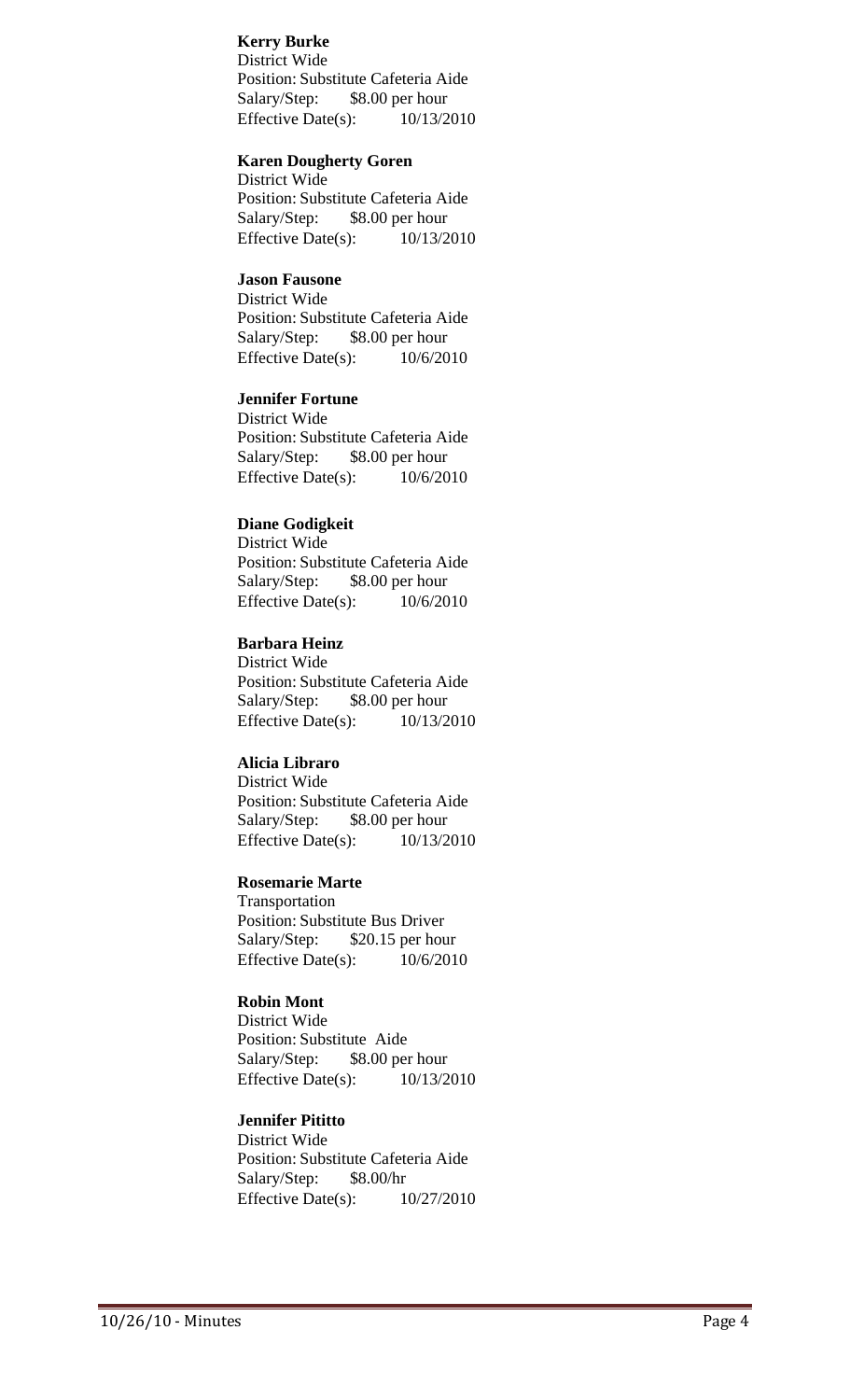**Pamela Roseman** District Wide Position: Substitute Cafeteria Aide Salary/Step: \$8.00 per hour Effective Date(s): 10/13/2010

#### **SCHEDULE -- OO --RESIGNATIONS / RETIREMENTS / REMOVALS / TERMINATIONS (Non-Instructional)**

#### **Barbara Byrams**

Transportation Position: Non-Instructional Transportation Aide Salary/Step: Effective Date(s):  $10/6/2010$ Resignation. No outstanding obligation to the district.

#### **Robert Ferrandino**

Transportation Position: Part Time Bus Driver Salary/Step: Effective Date(s):  $9/7/2010$ Resignation. No outstanding obligation to the district.

#### **Edward Kemnitzer**

Deer Park High School Position: Non-Instructional Aide Salary/Step: Effective Date(s): 10/13/2010 Resignation to accept a position as Security Guard in the district.

#### **Mitchell Kishlansky**

Transportation Position: Part Time Bus Driver Salary/Step: Effective Date(s): 9/7/2010 Resignation. No outstanding obligation to the district.

#### **Valerie Maddalena**

Transportation Position: Transportation Aide Salary/Step: Effective Date(s): 10/19/2010 Termination due to the fact that she did report to work at start of school year.

**Joan Mauro** Transportation Position: Part Time Bus Driver Salary/Step: Effective Date(s):  $9/7/2010$ Resignation. No outstanding obligation to the district.

#### **SCHEDULE -- QQ --LEAVES OF ABSENCE (Non-Instructional)**

#### **Christina Sikalas**

Transportation Position: Transportation Aide Salary/Step: Effective Date(s): 10/12/2010 - 12/23/2010 Unpaid medical leave of absence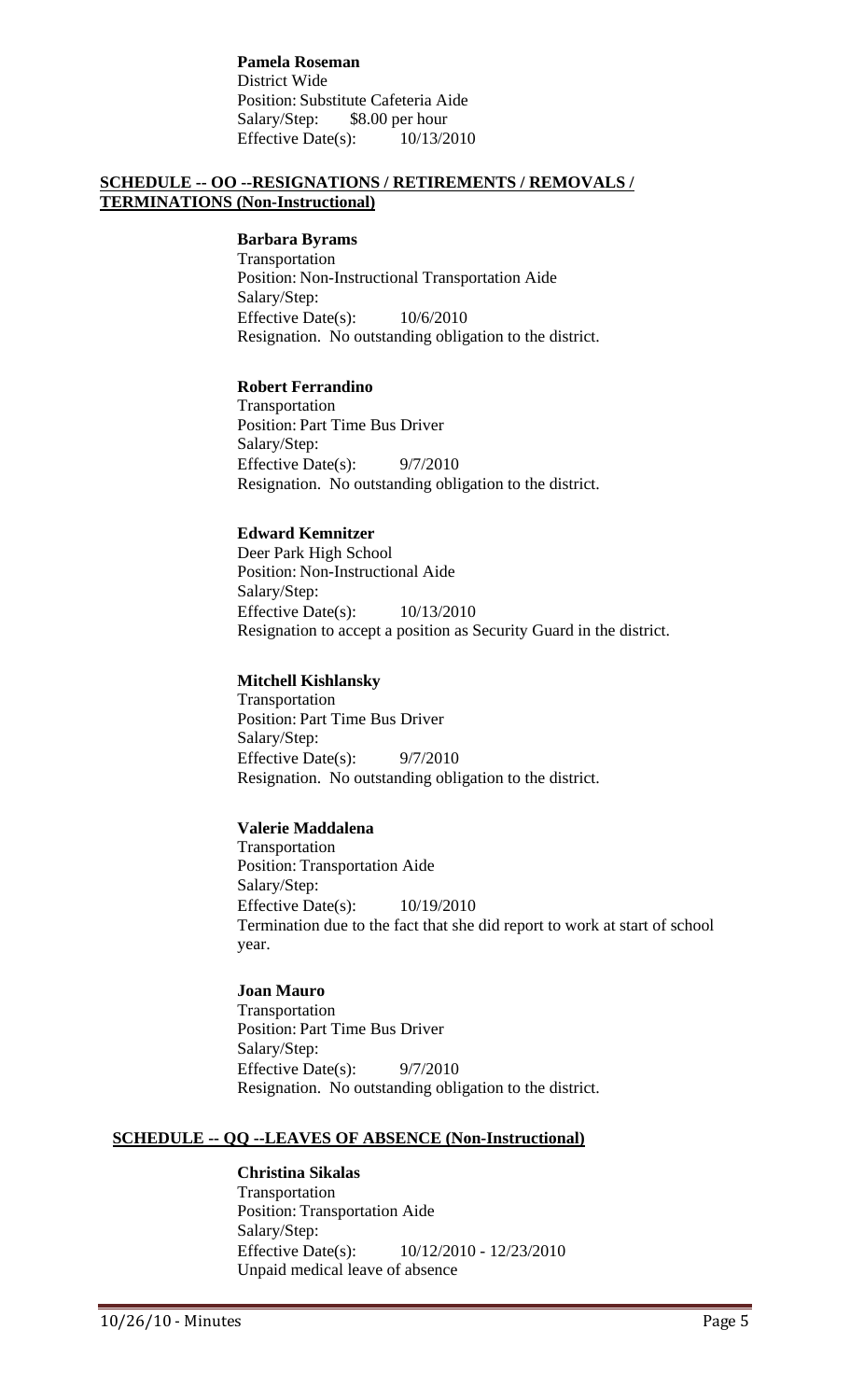**Jennifer Staudt** May Moore School Position: Cafeteria Aide Salary/Step: Effective Date(s): 9/27/2010 - 11/5/2010 Unpaid medical leave of absence

#### **SCHEDULE -- TPA --TEMPORARY ASSIGNMENT (Non-Instructional)**

#### **Samantha McIlwaine**

Deer Park High School Position: Kickline Choreographer Salary/Step: \$2,794.50 Effective Date(s): 8/1/2010 - 3/31/2011

# **INSTRUCTIONAL**

#### **SCHEDULE -- CSS --CHANGE OF STATUS / SALARY (Instructional)**

#### **Holly Negron**

May Moore School Position: Teaching Assistant - ABA Trainer Salary/Step: \$35 per hour Effective Date(s): 9/1/2010 - 6/30/2011 Change due to less than one year experience as teaching assistant.

#### **SCHEDULE -- LR --LONG TERM SUBSTITUTE / LEAVE REPLACEMENT (LR) APPOINTMENTS (Instructional)**

#### **Staci Beauchamp**

Robert Frost Middle School Position: Long Term Substitute (LR) Reading Salary/Step: \$57,214 MA/Step 2 Effective Date(s): 11/20/2010 - 12/3/2010 Extension of L/R position - Salary prorated at \$ 14,590

#### **Ian Gibbons**

Deer Park High School Position: Long Term Substitute (LR) Guidance Salary/Step: \$54,481 Effective Date(s): 12/9/2010 - 6/24/2011 Salary Prorated at \$35,957

#### **Susan Rus**

Robert Frost Middle School Position: Long Term Substitute (L/R) Art Salary/Step:  $$54,481$  MA/Step 1 Effective Date(s): 10/12/2010 - 12/10/2010 Salary prorated to \$11,441

#### **SCHEDULE -- N --PROBATIONARY TEACHER (Instructional)**

#### **Cornelius Campbell**

Deer Park High School Position: Probationary Math Teacher Salary/Step:  $$51,493$  BA/Step 2 Effective Date(s): 10/25/2010 - 10/24/2013 Salary prorated at \$45,056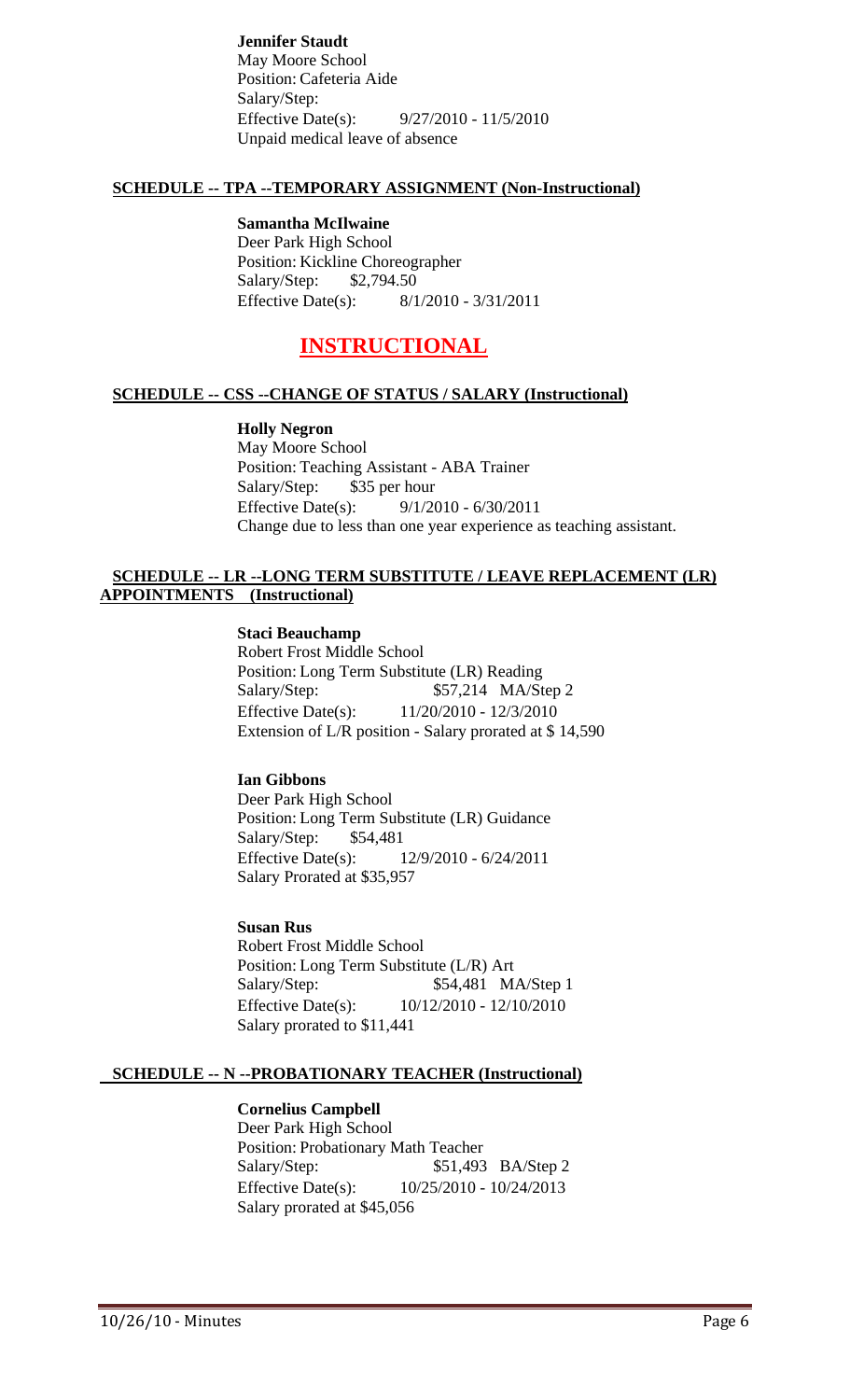#### **SCHEDULE -- NAS --ADMINISTRATIVE / SUPERVISORY APPOINTMENTS (Instructional)**

#### **Christina Jaskowiak**

Deer Park High School Position: Probationary ELA Curriculum Associate Salary/Step: \$92,115 Effective Date(s): 11/15/2010 - 11/14/2013 Salary prorated at \$78,298

#### **Jeanne Regan**

Deer Park High School Position: Associate Principal HS Salary/Step: \$100,000 Effective Date(s): 10/25/2010 - 10/24/2013 Salary prorated at \$78,571

#### **SCHEDULE -- NC --COORDINATOR ASSIGNMENT (Instructional)**

#### **Jared Bloom**

District Wide Position: My Learning Plan Coordinator Salary/Step: \$5,000 Effective Date(s): 9/1/2010 - 6/30/2011 Grant Funded

#### **SCHEDULE -- NPS --PER DIEM SUBSTITUTES (Instructional)**

**Jessica Baia** District Wide Position: Per-Diem Substitute Teacher Salary/Step: \$100 per day Effective Date(s): 10/13/2010

#### **Michelle Blasi** District Wide

Position: Per-Diem Substitute Teacher Salary/Step: \$100 per day Effective Date(s): 10/13/2010

#### **Ashley Guzzo**

District Wide Position: Per-Diem Substitute Teacher Salary/Step: \$100 per day Effective Date(s): 10/13/2010

#### **Megan Kelly**

District Wide Position: Per-Diem Substitute Teacher Salary/Step: \$100 per day Effective Date(s): 10/13/2010

#### **Rachel Krichmar**

District Wide Position: Per-Diem Substitute Teacher Salary/Step: \$100 per day Effective Date(s): 10/13/2010

#### **Michael Ryan**

District Wide Position: Per-Diem Substitute Teacher Salary/Step: \$100/day Effective Date(s): 10/27/2010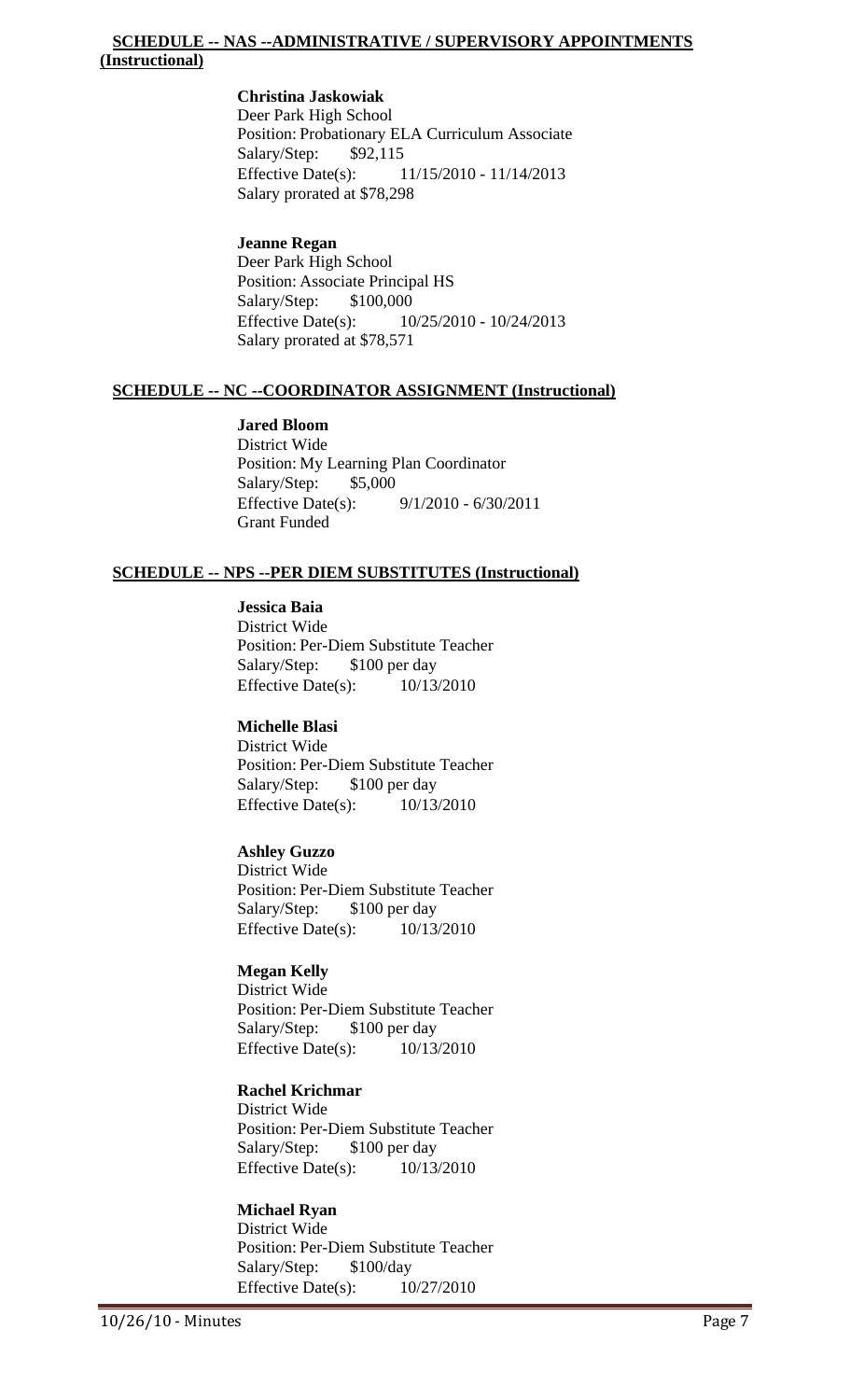**Patricia Vachula** District Wide Position: Per-Diem Substitute Teacher Salary/Step: \$100 per day Effective Date(s): 10/13/2010

**Nancy Walton** District Wide Position: Per-Diem Substitute Teacher Salary/Step: \$100 per day Effective Date(s): 10/13/2010

#### **SCHEDULE -- NS --REGULAR SUBSTITUTES (Instructional)**

**Tamara Chyi** Robert Frost Middle School Position: Permanent Substitute Salary/Step: \$115 per day Effective Date(s): 10/13/2010 - 5/31/2011

#### **SCHEDULE -- O --RESIGNATIONS / RETIREMENTS / REMOVALS / TERMINATIONS (Instructional)**

**Monet Cooper**

Deer Park High School Position: Teacher Assistant Salary/Step: Effective Date(s): 10/1/2010 Resignation. No outstanding obligation to the district.

#### **Diana DiPiano**

District Wide Position: Per-Diem Substitute Salary/Step: Effective Date(s): 10/1/2010 Resignation. No outstanding obligation to the district.

# **Alex Mesimeris**

Deer Park High School Position: Co-Curricular Fall Intramurals Salary/Step: Effective Date(s):  $9/1/2010$ Resignation for Co-Curricular Intramurals ONLY.

#### **Kelly O'Hagan**

Robert Frost Middle School Position: Permanent Substitute Teacher Salary/Step: Effective Date(s): 9/1/2010 Resignation. No outstanding obligation to the district.

#### **Kaitlyn Walsh**

Robert Frost Middle School Position: Permanent Substitute Teacher Salary/Step: Effective Date(s):  $9/1/2010$ Resignation. No outstanding obligation to the district.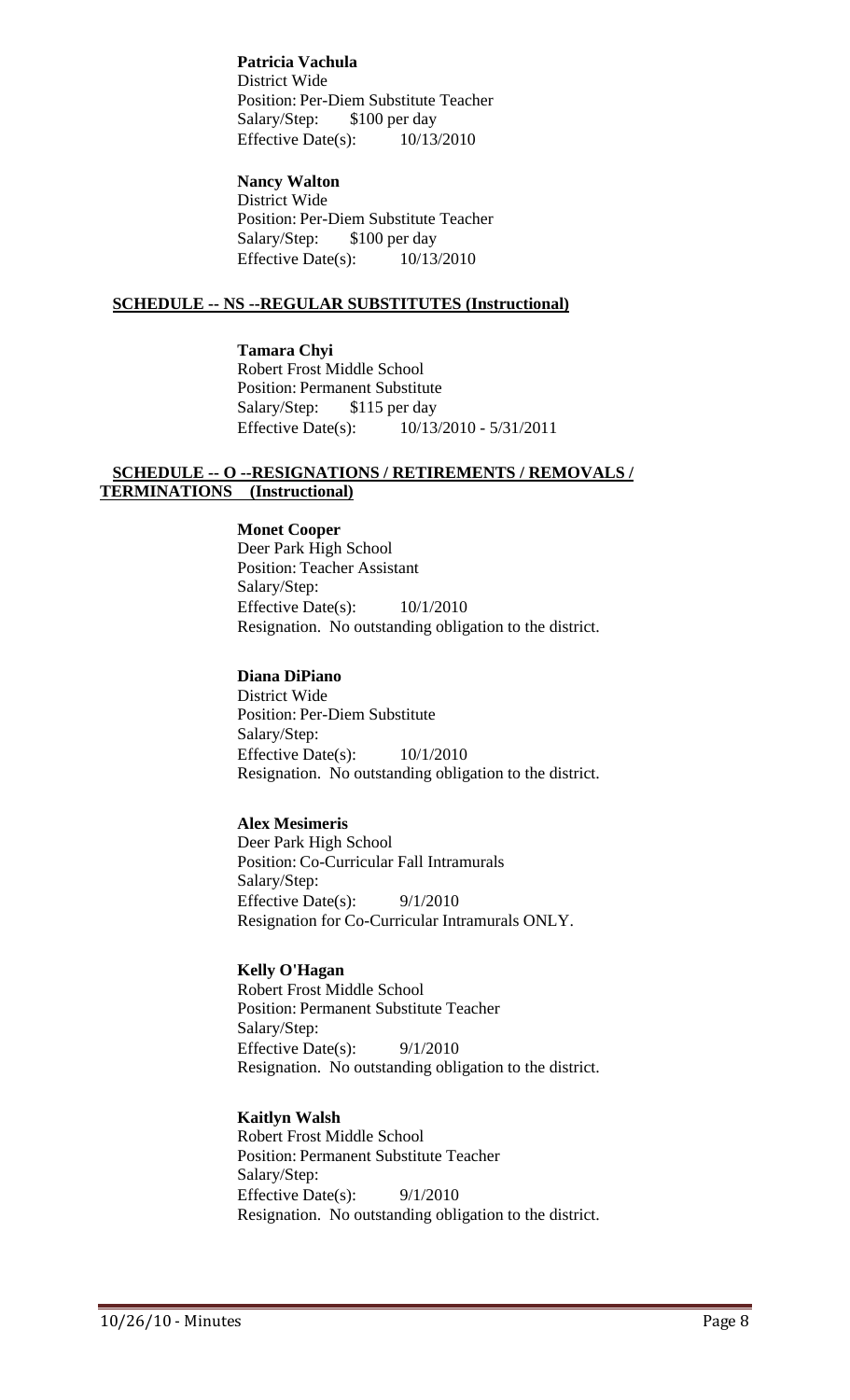#### **SCHEDULE -- P --TENURE APPOINTMENTS (Instructional)**

# **Maritza Cottone**

Abraham Lincoln School Position: Teaching Assistant Salary/Step: Effective Date(s): 10/31/2007 - 10/30/2010 EFFECTIVE DATE OF TENURE: 10/31/10

#### **Lynn Hadity**

May Moore School Position: Reading Teacher Salary/Step: Effective Date(s): 10/20/2008 - 10/19/2010 EFFECTIVE DATE OF TENURE: 10/20/10

#### **Eileen LaMotte**

May Moore School Position: Teaching Assistant Salary/Step: Effective Date(s): 11/7/2007 - 11/6/2010 EFFECTIVE DATE OF TENURE: 11/7/10

# **Laurie Monahan**

St. Cyril Position: Teaching Assistant Salary/Step: Effective Date(s): 10/17/2007 - 10/16/2010 EFFECTIVE DATE OF TENURE: 10/17/10

#### **SCHEDULE -- Q --LEAVES OF ABSENCE (Instructional)**

#### **Kate Alvich**

Deer Park High School Position: Guidance Salary/Step: Effective Date(s): 12/6/2010 - 6/24/2011 Child Rearing Leave

#### **Rosalie Brody**

Robert Frost Middle School Position: Reading Teacher Salary/Step: Effective Date(s): 8/31/2010 - 12/3/2010 CHANGE TO: 8/31/10-11/5/10 Maternity Sick Leave (FMLA) 11/6/10- 12/3/10 Remainder of FMLA

#### **Jessica Canale**

Deer Park High School Position: Science Teacher Salary/Step: Effective Date(s): 9/13/2010 - 12/6/2010 CHANGE TO: 9/13/10-10/25/10 Maternity Sick Leave (FMLA)10/26/10- 12/6/10 Remainder of FMLA

#### **Teresa Greco Tarella**

Deer Park High School Position: ELA Teacher Salary/Step: Effective Date(s): 12/13/2010 - 3/18/2011 12/13/10-1/28/11 Maternity Sick Leave 1/29/11-3/18/11 Remainder of FMLA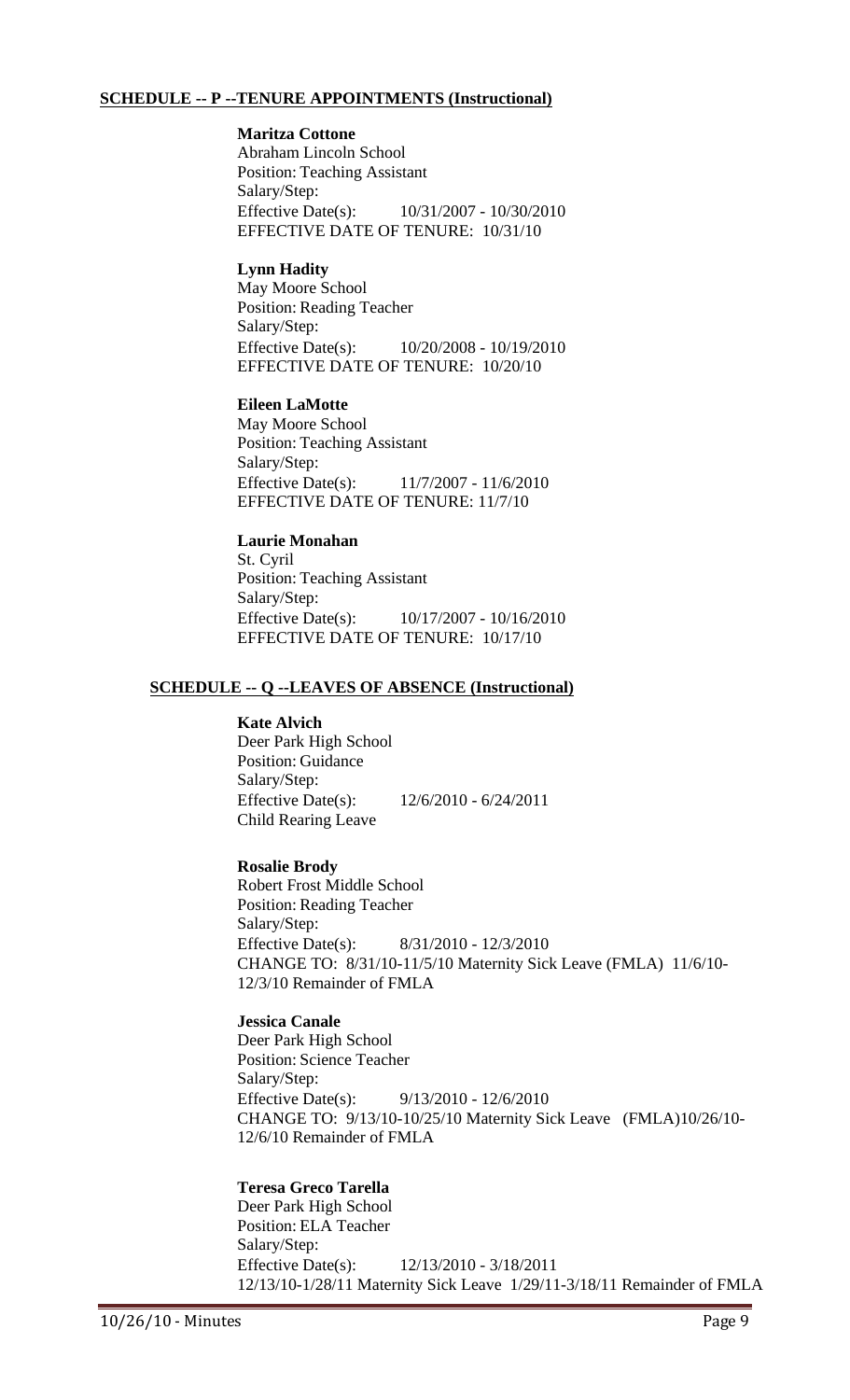**Danielle Menig**

Robert Frost Middle School Position: Art Teacher Salary/Step: Effective Date(s): 9/17/2010 - 12/10/2010 9/17/10-12/10/10 Maternity Sick Leave (FMLA)

#### **Kathleen Millis**

Robert Frost Middle School Position: Social Worker Salary/Step: Effective Date(s): 10/25/2010 - 12/3/2010 10/25/10-11/22/10 Maternity Sick Leave (FMLA) 11/23/10-12/3/10 Remainder of FMLA

#### **Jodi Simet**

John F Kennedy Intermediate School Position: Elementary Teacher Salary/Step: Effective Date(s): 9/20/2010 - 10/29/2010 CHANGE TO: 9/20/10-10/27/10 Maternity Sick Leave 10/28/10-10/29/10 Remainder of FMLA

#### **SCHEDULE -- TA --PROBATIONARY TEACHING ASSISTANT (Instructional)**

#### **Heather Ciurleo**

May Moore School Position: Teaching Assistant Salary/Step: \$21,000 Effective Date(s): 10/12/2010 - 10/11/2013 Salary prorated at \$18,270

#### **David Ploegman**

Robert Frost Middle School Position: Teaching Assistant Salary/Step: \$21,000 Effective Date(s): 10/6/2010 - 10/5/2013 Salary prorated at \$18,585

### **SCHEDULE -- TR --TRANSFERS (Instructional)**

**Danielle Fuoco** Deer Park High School Position: Teaching Assistant Salary/Step: Effective Date(s): 10/18/2010 Transfer from Robert Frost to Deer Park High School

#### **SCHEDULE -- TTPA --TEMPORARY ASSIGNMENT (Instructional)**

#### **Thomas Alcabes**

District Wide Position: After School Social Skills Teacher Salary/Step: \$32.25/hr Effective Date(s): 9/1/2010 - 6/30/2011

#### **Drucilla Bond**

District Wide Position: After School Social Skills T.A. Salary/Step: \$16/hr Effective Date(s): 9/1/2010 - 6/30/2011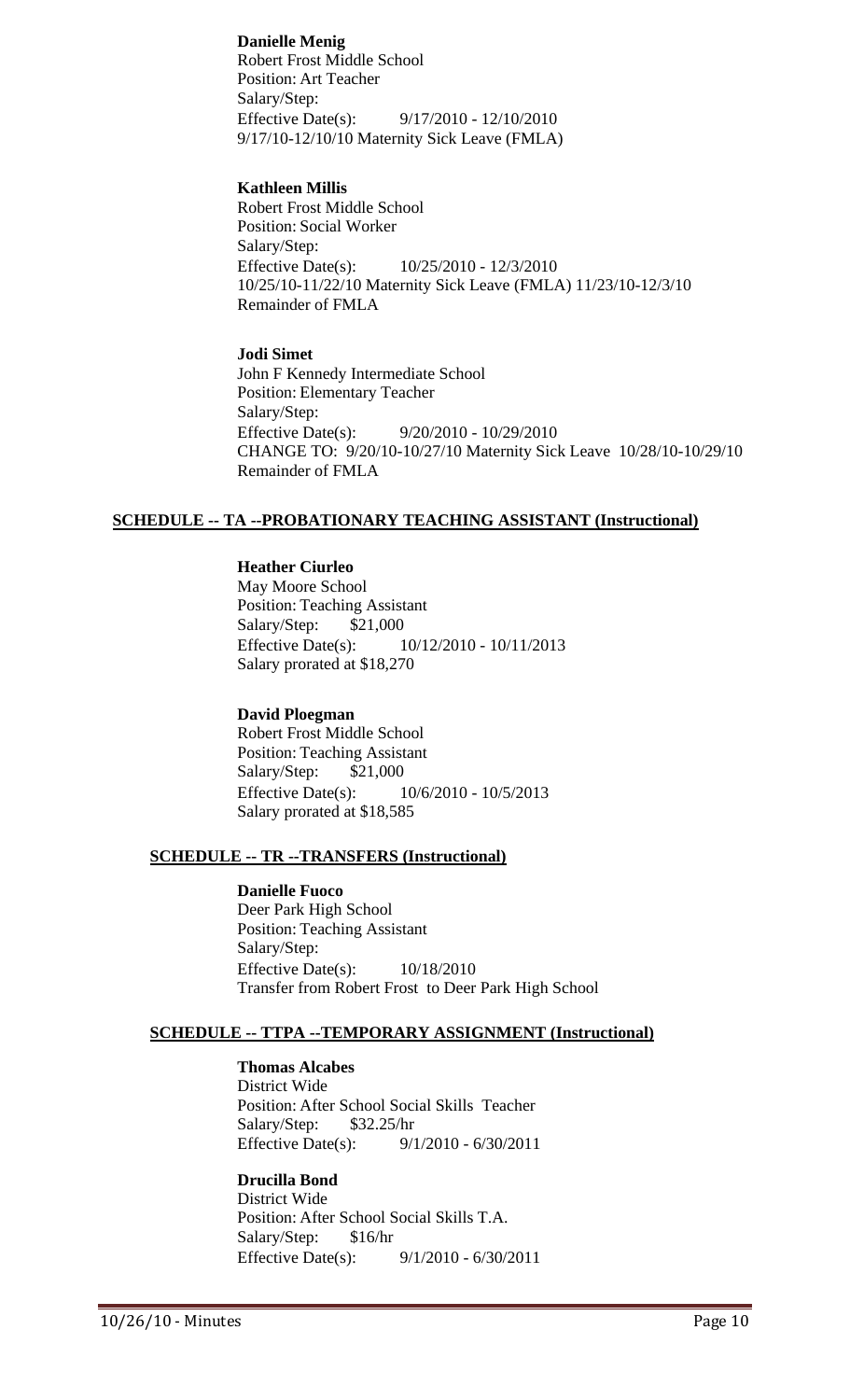#### **Alsion Branca**

Deer Park High School Position: Co-Curricular Community Service Club Salary/Step: \$931.50 1 Yr/2Units Effective Date(s): 9/1/2010 - 6/30/2011 \*CHANGE FROM FULL POSITION TO SPLIT POSITION WITH GINA **ZULKOFSKE** 

# **Rachel Burkel**

District Wide Position: After School Social Skills Teacher Salary/Step: \$32.25/hr Effective Date(s): 9/1/2010 - 6/30/2011

#### **Paige Caliguiri**

District Wide Position: After School Social Skills T.A. Salary/Step: \$16/hr Effective Date(s): 9/1/2010 - 6/30/2011

#### **Paige Caliguiri**

District Wide Position: ABA Home Provider Salary/Step: \$35 per hour Effective Date(s): 9/1/2010 - 6/30/2011

#### **Cecilia Caltabellotta**

District Wide Position: After School Sports Program T.A. Salary/Step: \$16/hr Effective Date(s): 10/27/2010 - 6/30/2011

#### **Heather Ciurleo**

May Moore School Position: Health Aide Salary/Step: \$3.25/hr stipend Effective Date(s): 10/12/2010 - 6/30/2011

#### **David DePrima**

District Wide Position: After School Sports Program Salary/Step: \$32.25/hr Effective Date(s): 10/18/2010 - 6/30/2011

#### **Cassie Dunn**

District Wide Position: After School Social Skills T.A. Salary/Step: \$16/hr Effective Date(s): 9/1/2010 - 6/30/2011

#### **Melissa Esposito**

District Wide Position: After School Social Skills T.A. Salary/Step: \$16/hr Effective Date(s): 9/1/2010 - 6/30/2011

#### **Daniel Ferguson**

Deer Park High School Position: Co-Curricular Spring Intramurals Salary/Step: \$1,397.25 3 Yrs/3 Units Effective Date(s): 9/1/2010 - 6/30/2011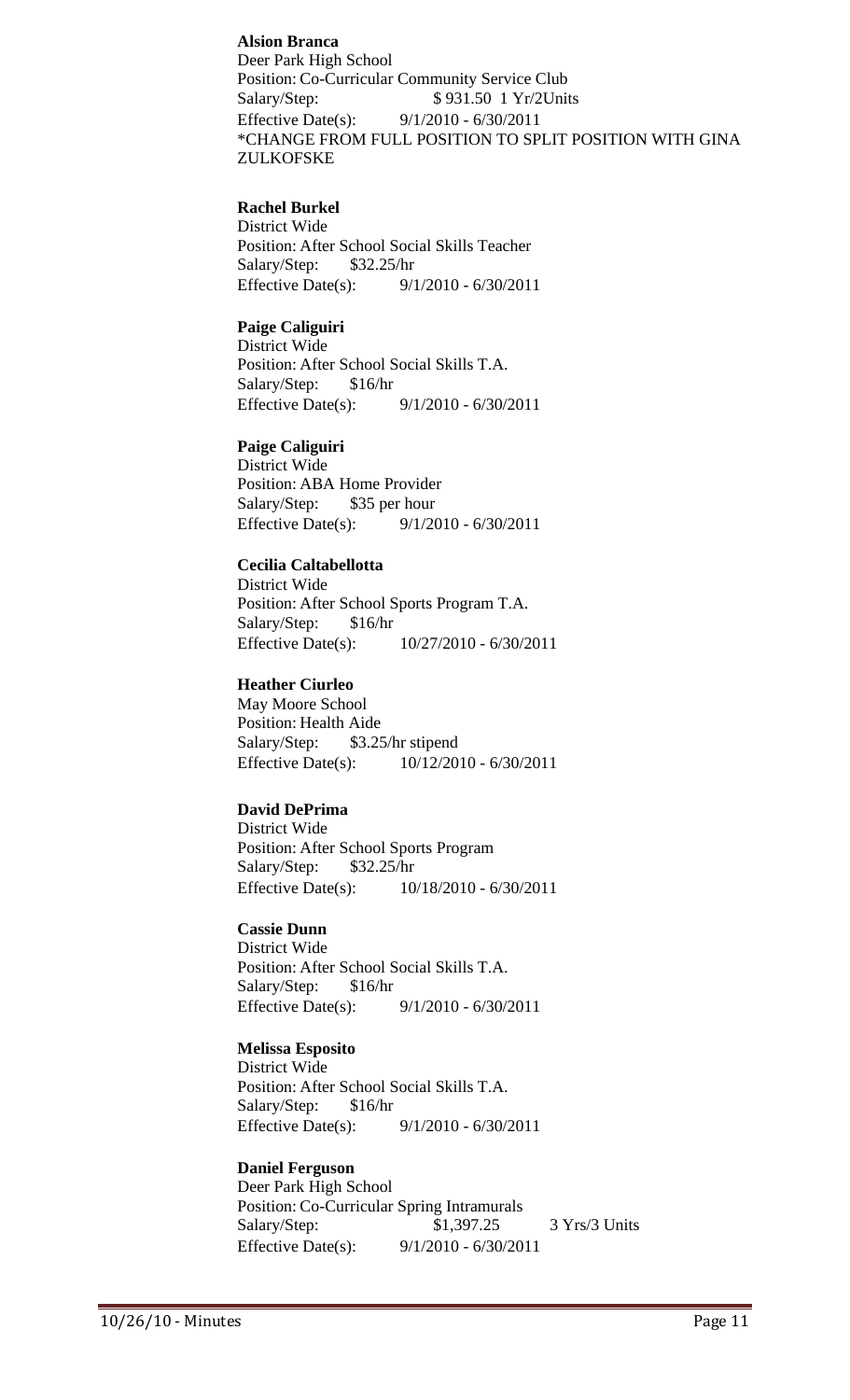#### **Ann Marie Gruttadaurio**

District Wide Position: After School Social Skills T.A. Salary/Step: \$16/hr Effective Date(s): 9/1/2010 - 6/30/2011

#### **Matthew Jeran**

Deer Park High School Position: Advisor for Reconnecting Youth Prevention Program Salary/Step: \$5,000 Effective Date(s): 10/19/2010 - 6/30/2011 Salary to be prorated

#### **Nichol Lazidis**

District Wide Position: After School Sports Program T.A. Salary/Step: \$16/hr Effective Date(s): 10/27/2010 - 6/30/2011

#### **Angela Macaluso**

District Wide Position: After School Social Skills T.A. Salary/Step: \$16/hr Effective Date(s): 9/1/2010 - 6/30/2011

#### **Iris Marchon**

District Wide Position: Mentor Salary/Step: \$1,200 Effective Date(s): 11/1/2010 - 6/30/2011 Salary to be prorated

#### **Sarina Maros**

District Wide Position: After School Social Skills T.A. Salary/Step: \$16/hr Effective Date(s): 9/1/2010 - 6/30/2011

#### **Lisa McQuilkin**

District Wide Position: After School Social Skills Teacher Salary/Step: \$32.25/hr Effective Date(s): 9/1/2010 - 6/30/2011

#### **Alex Mesimeris**

Deer Park High School Position: Co-Curricular AV Club Advisor Salary/Step:  $$1,812$  5+ Yrs/3 Units Effective Date(s): 9/1/2010 - 6/30/2011

#### **Adrianne Norian**

District Wide Position: After School Social Skills T.A. Salary/Step: \$16/hr Effective Date(s): 9/1/2010 - 6/30/2011

#### **Joanne Pendzinski**

District Wide Position: After School Social Skills T.A. Salary/Step: \$16/hr Effective Date(s): 9/1/2010 - 6/30/2011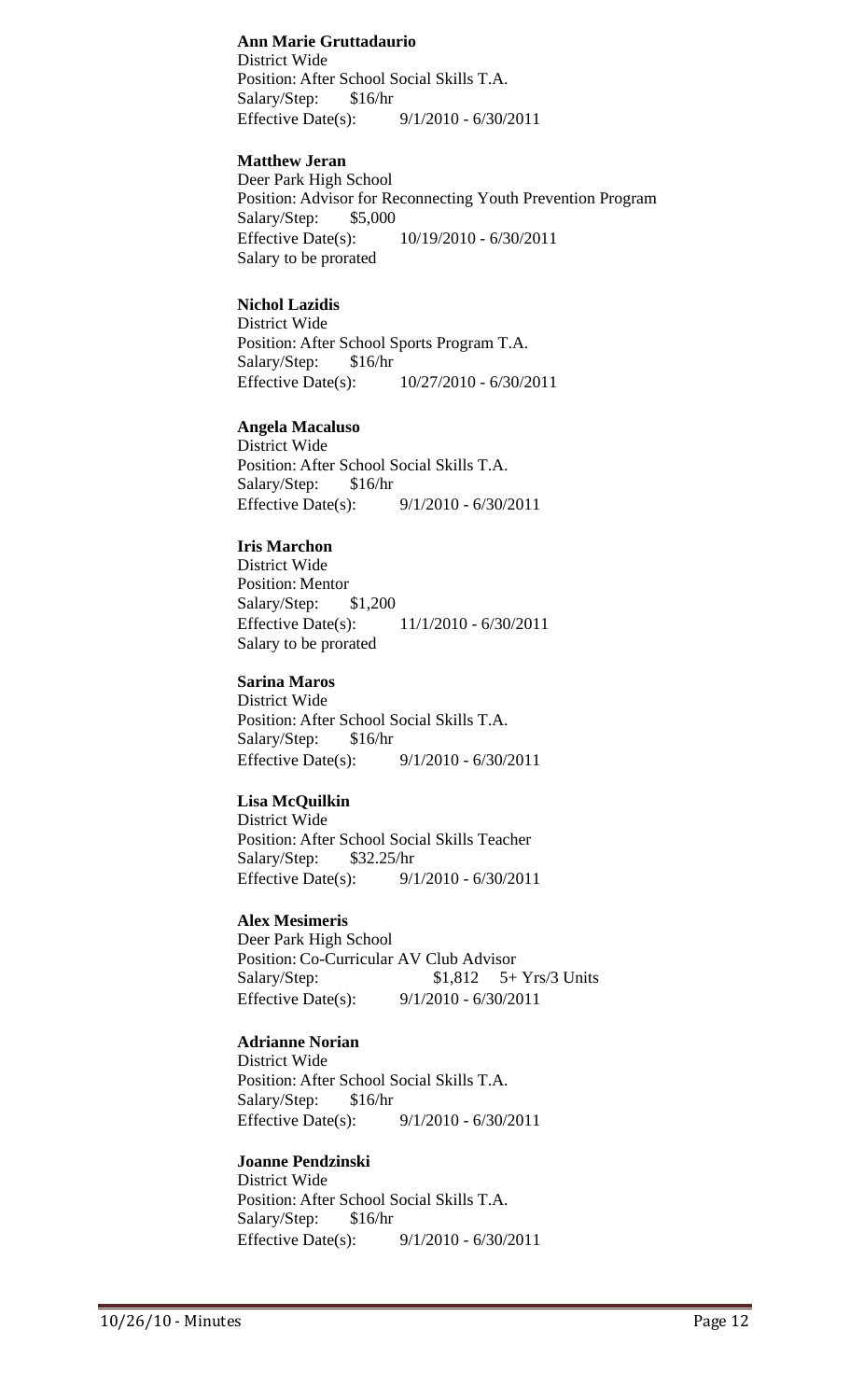#### **Karyn Phelan**

District Wide Position: After School Sports Program T.A. Salary/Step: \$16/hr Effective Date(s): 10/27/2010 - 6/30/2011

#### **David Ploeghman**

District Wide Position: After School Social Skills T.A. Salary/Step: \$16/hr Effective Date(s): 9/1/2010 - 6/30/2011

#### **Kevin Quirk**

Robert Frost Middle School Position: Co-Curricular Lego League Salary/Step: \$465.75 1 Yr/1 Unit Effective Date(s): 9/1/2010 - 6/30/2011 SPLIT POSITION WITH S. SURDI

#### **Maria Reccardi**

John F Kennedy Intermediate School Position: Health Aide Salary/Step: \$3.25/hr stipend Effective Date(s): 10/12/2010 - 6/30/2011

#### **Michael Rossetti**

District Wide Position: After School Social Skills Teacher Salary/Step: \$32.25/hr Effective Date(s): 9/1/2010 - 6/30/2011

#### **Louise Rothman**

District Wide Position: After School Social Skills T.A. Salary/Step: \$16/hr Effective Date(s): 9/1/2010 - 6/30/2011

#### **Susan Steinman**

District Wide Position: Mentor Salary/Step: \$1,200 Effective Date(s): 11/1/2010 - 6/30/2011 Salary to be prorated

#### **Scott Surdi**

Deer Park High School Position: Co-Curricular Robotics Assistant Advisor Salary/Step: \$1,812.03 5+ Yrs/3 Units Effective Date(s): 9/1/2010 - 6/30/2011

# **Scott Surdi**

Robert Frost Middle School Position: Co-Curricular Lego League Salary/Step: \$604.01 5+ Yrs/1 Unit Effective Date(s): 9/1/2010 - 6/30/2011 \*CHANGE FROM FULL POSITION TO SPLIT POSITION WITH K. QUIRK

#### **Marie Tortorici** District Wide Position: After School Social Skills Teacher Salary/Step: \$32.25/hr Effective Date(s): 9/1/2010 - 6/30/2011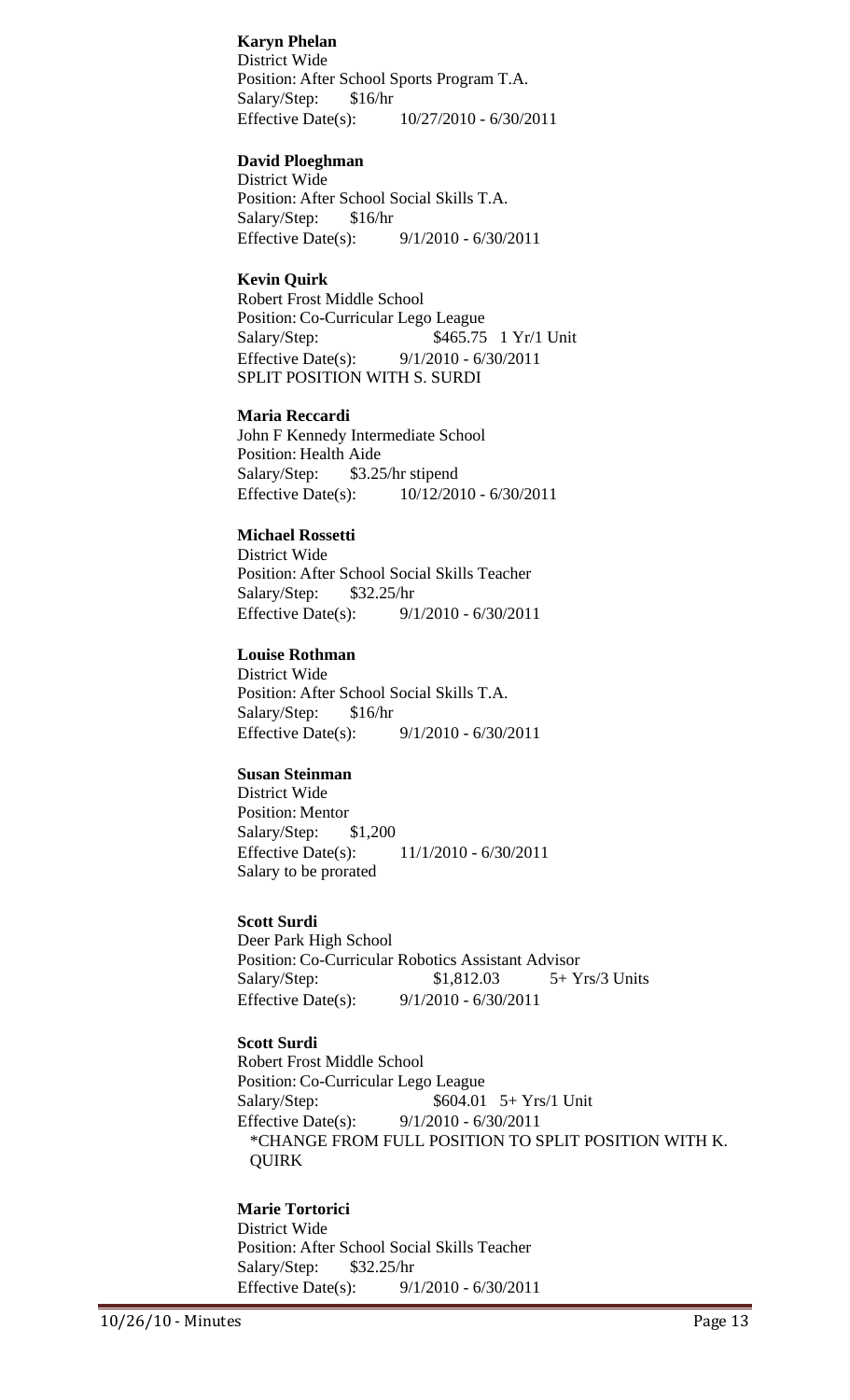**Brian Tower** Deer Park High School Position: Co-Curricular Spring Intramurals Salary/Step: \$1,812.03 5+ Yrs/3 Units Effective Date(s): 9/1/2010 - 6/30/2011

#### **Susan Vozza**

District Wide Position: After School Social Skills Teacher Salary/Step: \$32.25/hr Effective Date(s): 9/1/2010 - 6/30/2011

#### **Jeffrey Wade**

District Wide Position: After School Sports Program T.A. Salary/Step: \$16/hr Effective Date(s): 10/27/2010 - 6/30/2011

#### **Suzanne Wright**

District Wide Position: After School Social Skills T.A. Salary/Step: \$16/hr Effective Date(s): 9/1/2010 - 6/30/2011

#### **Jessica Yawney**

District Wide Position: After School Social Skills Teacher Salary/Step: \$32.25/hr Effective Date(s): 9/1/2010 - 6/30/2011

#### **Gina Zulkofske**

Deer Park High School Position: Co-Curricular Community Service Club Salary/Step: \$931.50 2 Yrs/2 Units Effective Date(s): 9/1/2010 - 6/30/2011 SPLIT POSITION WITH ALISON BRANCA

# **SCHEDULE 10/BP- 708 – SCHEDULE OF BILLS PAYABLE**

| <b>WORKERS'</b>                    |                      |            |                |
|------------------------------------|----------------------|------------|----------------|
| COMP.                              | Daily Check Register | 9/16/2010  | \$20,872.57    |
| <b>WORKERS'</b>                    |                      |            |                |
| COMP.                              | Daily Check Register | 9/27/2010  | \$7,248.54     |
| <b>WORKERS'</b>                    |                      |            |                |
| COMP.                              | Daily Check Register | 9/28/2010  | \$12,145.54    |
| TRUST &                            |                      |            |                |
| <b>AGENCY</b>                      | #4                   | 9/29/2010  | \$1,708,907.16 |
| <b>FEDERAL FUND</b>                | #5                   | 9/29/2010  | \$255,481.79   |
| <b>GENERAL FUND</b>                | #7                   | 9/29/2010  | \$4,404,311.92 |
| <b>WORKERS'</b>                    |                      |            |                |
| COMP.                              | Daily Check Register | 10/4/2010  | \$722.19       |
| <b>SCHOOL LUNCH</b>                | #3                   | 10/5/2010  | \$1,783.80     |
| <b>FEDERAL FUND</b>                | #8                   | 10/5/2010  | \$28,970.81    |
| <b>GENERAL FUND</b>                | #10                  | 10/5/2010  | \$1,055,001.05 |
| <b>WORKERS'</b>                    |                      |            |                |
| COMP.                              | Daily Check Register | 10/12/2010 | \$6,543.24     |
| <b>WORKERS'</b>                    |                      |            |                |
| COMP.                              | Daily Check Register | 10/13/2010 | \$9,122.36     |
| <b>UNEMPLOYMENT &amp; WORKERS'</b> |                      |            |                |
| COMP.                              | #2                   | 10/14/2010 | \$34,575.19    |
| <b>CAPITAL FUND</b>                | #5                   | 10/19/2010 | \$1,294.75     |
| FEDERAL FUND                       | #10                  | 10/19/2010 | \$42,802.44    |
| <b>GENERAL FUND</b>                | #12                  | 10/19/2010 | \$1,849,082.71 |
|                                    |                      |            |                |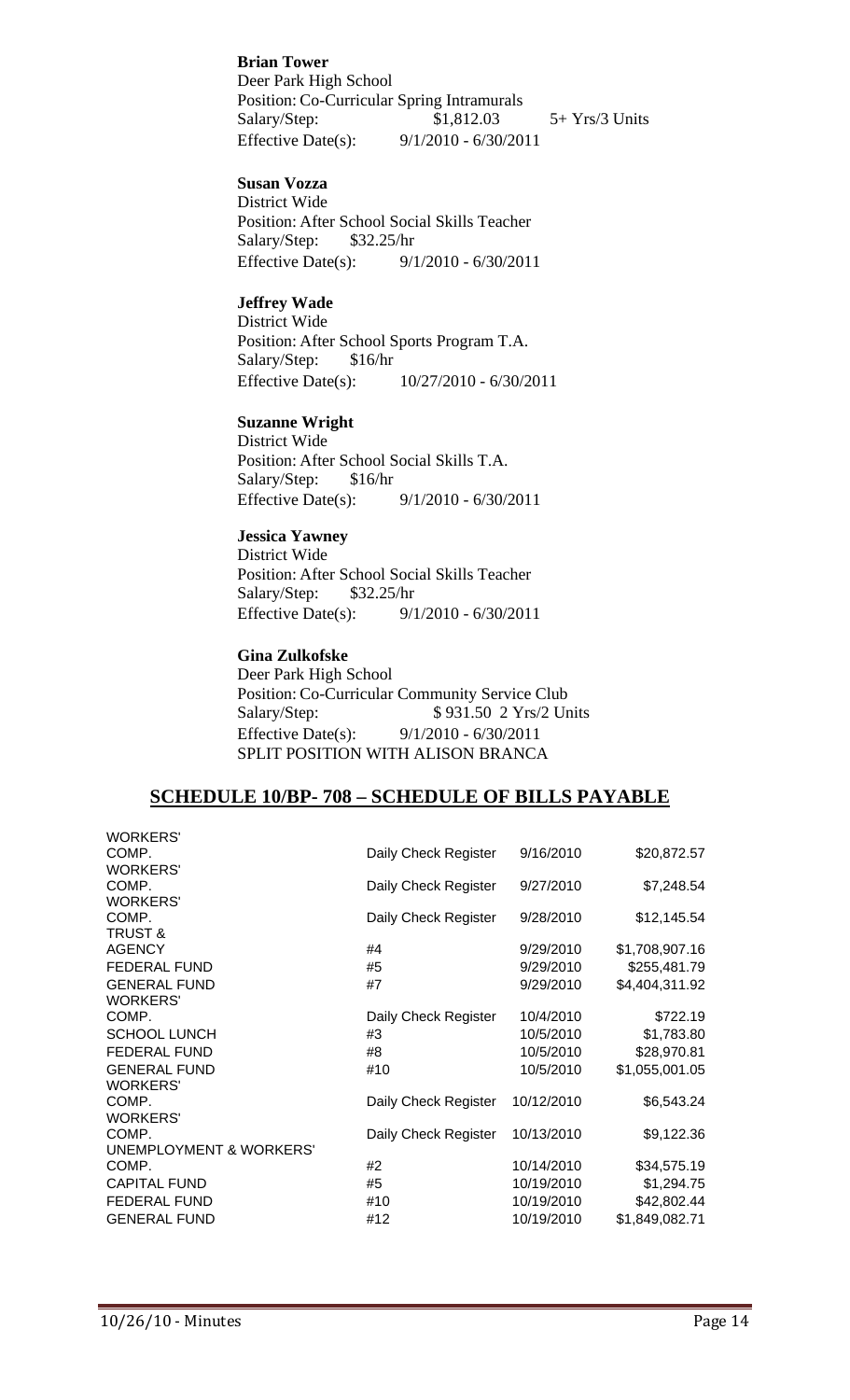# **SCHEDULE 10-E-333 - EXPLANATION OF BUDGETARY TRANSFERS** #T5, T6

# **SCHEDULE 10-F-164 - CONTRACT REPORT**

# **SCHEDULE 10-H-10 – HOME TEACHING (Reg & Spec. Ed) – (CONFIDENTIAL)**

# **SCHEDULE 10-S-10– SPECIAL TRANSPORTATION -(CONFIDENTIAL)**

# **SCHEDULE 10-SE- 10 – COMMITTEE RECOMMENDATIONS (CONFIDENTIAL)**

**RECEIPT** *Upon a motion by Mr. Marino, seconded by Mr. Wayne,* **OF** *the Board of Education unanimously approved the following*  **SCHEDULES** *Receipt of Schedules collectively:*

#### **SCHEDULE 10-A- 378 – TREASURERS REPORT**

| <b>Statement of Revenues</b>                | <b>General Fund -</b><br>Federal Fund -<br>School Lunch<br>Fund - | September<br>September<br>September |
|---------------------------------------------|-------------------------------------------------------------------|-------------------------------------|
| <b>Treasurer's Report</b><br>۰<br>Cash Flow | September<br>September                                            |                                     |
|                                             |                                                                   |                                     |

Check Listing of Numbers - September 30, 2010 - October 14, 2010

#### **SCHEDULE 10-B-708 – APPROPRIATION BUDGET STATUS REPORT**

| <b>Appropriation Budget Status Report</b> | General Fund -<br>Capital -                                                                                                                         | September<br>September | Regular<br>Bond |
|-------------------------------------------|-----------------------------------------------------------------------------------------------------------------------------------------------------|------------------------|-----------------|
|                                           | Federal Fund -<br>School Lunch Fund                                                                                                                 | September              |                 |
|                                           |                                                                                                                                                     | September              |                 |
| Extra-Classroom Activities Funds          | June 2010 (Robert Frost)<br>July 2010 (Robert Frost)<br>August 2010 (Robert Frost)<br>September 2010 (Robert Frost)<br>September 2010 (High School) |                        |                 |
| <b>Trial Balance</b>                      | September                                                                                                                                           |                        |                 |